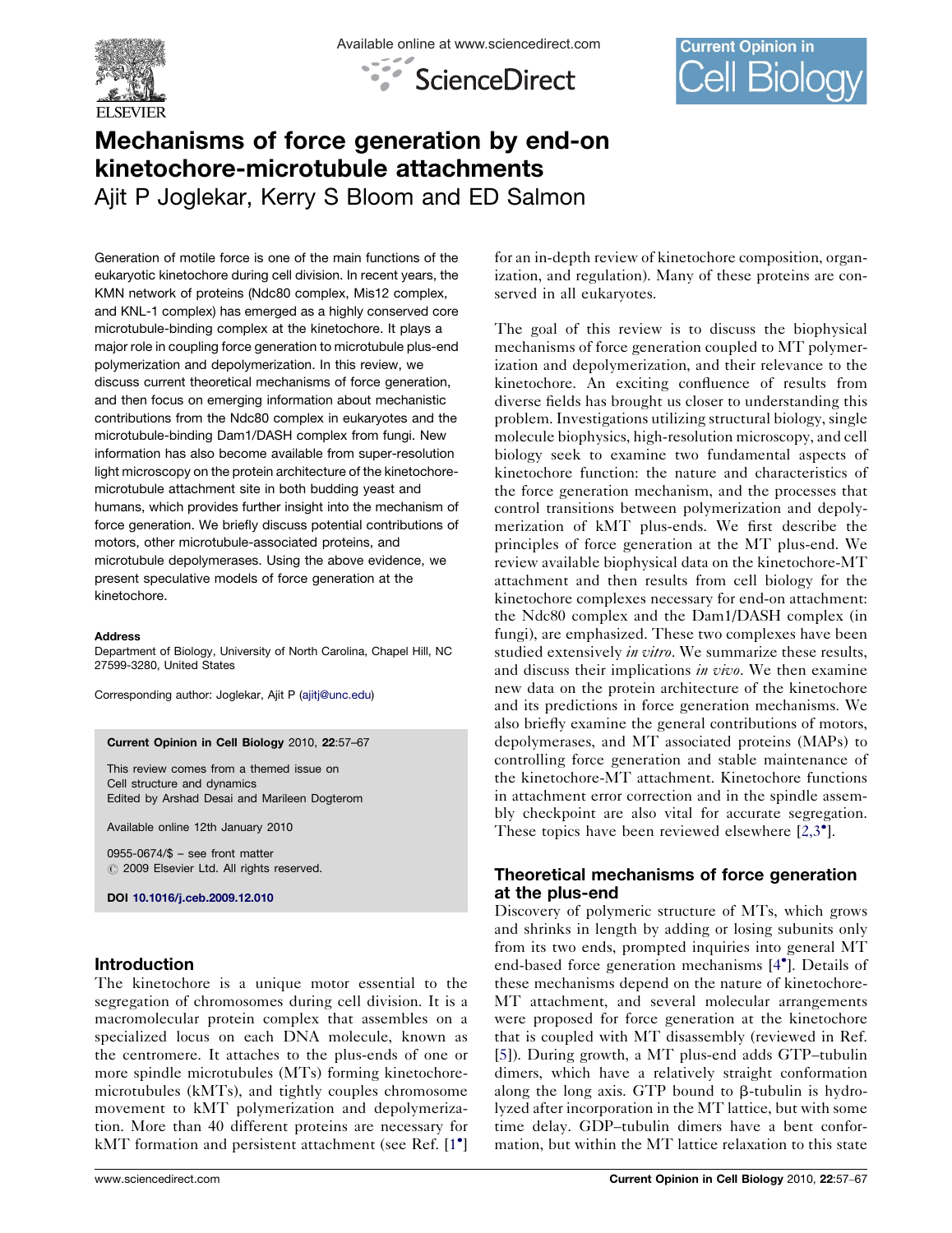<span id="page-1-0"></span>is not allowed because of lateral interactions. The energy of GTP hydrolysis is stored in the lattice as a strain instead, which manifests itself in the flared geometry of depolymerizing plus-ends (Figure 1a) [[6\]](#page-8-0). A depolymerizing plus-end thus provides two modes of force generation. The MT lattice immediately behind the plus-end provides regular array of tubulin dimers as attachment sites. Alternatively, the strain energy associated with bending of GDP–tubulin dimers during MT disassembly can be converted into work. A polymerizing plus-end can also generate forces. The mechanisms include differential binding energies of a kinetochore protein for GTP–tubulin and GDP–tubulin or thermal ratcheting against a rigid barrier.

The first class of models for MT disassembly coupled force generation uses the MT lattice as an array of binding sites (Figure 1b). These models propose that the kinetochore-MT attachment is achieved by multiple, relatively weak linkages that are dispersed over a stretch of MT lattice behind the plus-end. The weak linkages break and reform under the influence of thermal fluctuations allowing the attachment site to diffuse over the MT lattice. Loss of dimers at the plus-end creates a moving boundary and biases the diffusion of the coupler toward the minus end of the MT (hence the term 'biased diffusion'). For this general mechanism, persistence of attachment is an important characteristic, as the reliance on multiple, weak linkages near a shortening plus-end makes the kinetochore susceptible to complete detachment. The persistence of attachment depends on the rate of MT depolymerization, energy of individual linkages, and the distribution of these linkages over the MT lattice. To avoid complete detachment, linkages must be established away from the plus-end. Therefore, explicit mechanisms that bias the formation of linkages away from the plus-end or alternatively, low probability of detachment from the shortening end are important for biased-diffusion models. The inside-out curved protofilament geometry at the disassembling plus-end may bias movement of the binding proteins away from the plus-end. The maximum amount of force generated by biased diffusion depends on the energy of individual interactions and the number of such linkages. For example, the sleeve mechanism as originally proposed by Hill can generate up to 13 pN of force, although the persistence of attachment diminishes with higher forces [\[7,8\]](#page-8-0).

The second class of models can be termed as 'forcedwalk' mechanisms. These models rely on the peeling of protofilaments at depolymerizing plus-ends [[6,9](#page-8-0)]. A force coupler that resists the outward bending of protofilaments at the MT plus-end effectively transforms the bending of individual GDP–tubulin dimers as they lose their lateral lattice attachments into a power stroke (Figure 1c). Explicit mechanical and mechanochemical models of MT depolymerization [\[10,11\]](#page-8-0) enabled characterization of





(a) Morphology of polymerizing and depolymerizing MT plus-ends in vitro. Disassembling MT plus-ends allows two mechanisms of force generation coupled to the disassembly. (b) Biased-diffusion models — proteins weakly bound to the MT lattice diffuse along the lattice in the absence of external force. However, the shortening plus-end acts as a moving boundary and biases the diffusive movement toward the minus end. (c) A forced-walk model  $-$  a ring around the lattice serves as a barrier to the relaxation of curling protofilaments. Continuous outwards curling pushes the ring toward the minus end. Two types of forced-walk couplers based on EM and in vitro data have been proposed (d and e). (d) Dam1/DASH rings in vitro act as force couplers that convert the strain energy efficiently into a pushing force or work. (e) Morphology of kMT plus-ends observed in ultrathin sections. Averaging over many protofilaments reveals the presence of fibrillar structures (orange) of unknown identity that bind on the inside of the curling protofilament (blue). kMT protofilaments (blue) display an intermediate curvature that may be indicative of incomplete relaxation of strain. If these fibrils bound to each protofilament are responsible for this curvature, then they can convert the strain into a minus-end directed force. (f and g) Two mechanisms can generate force coupled to MT polymerization. (f) A MT-binding protein (green circle) with higher affinity for GTP–tubulin than GDP–tubulin can track a growing plus-end. (f) A plus-end growing against a rigid barrier generates force by thermal ratchet mechanism.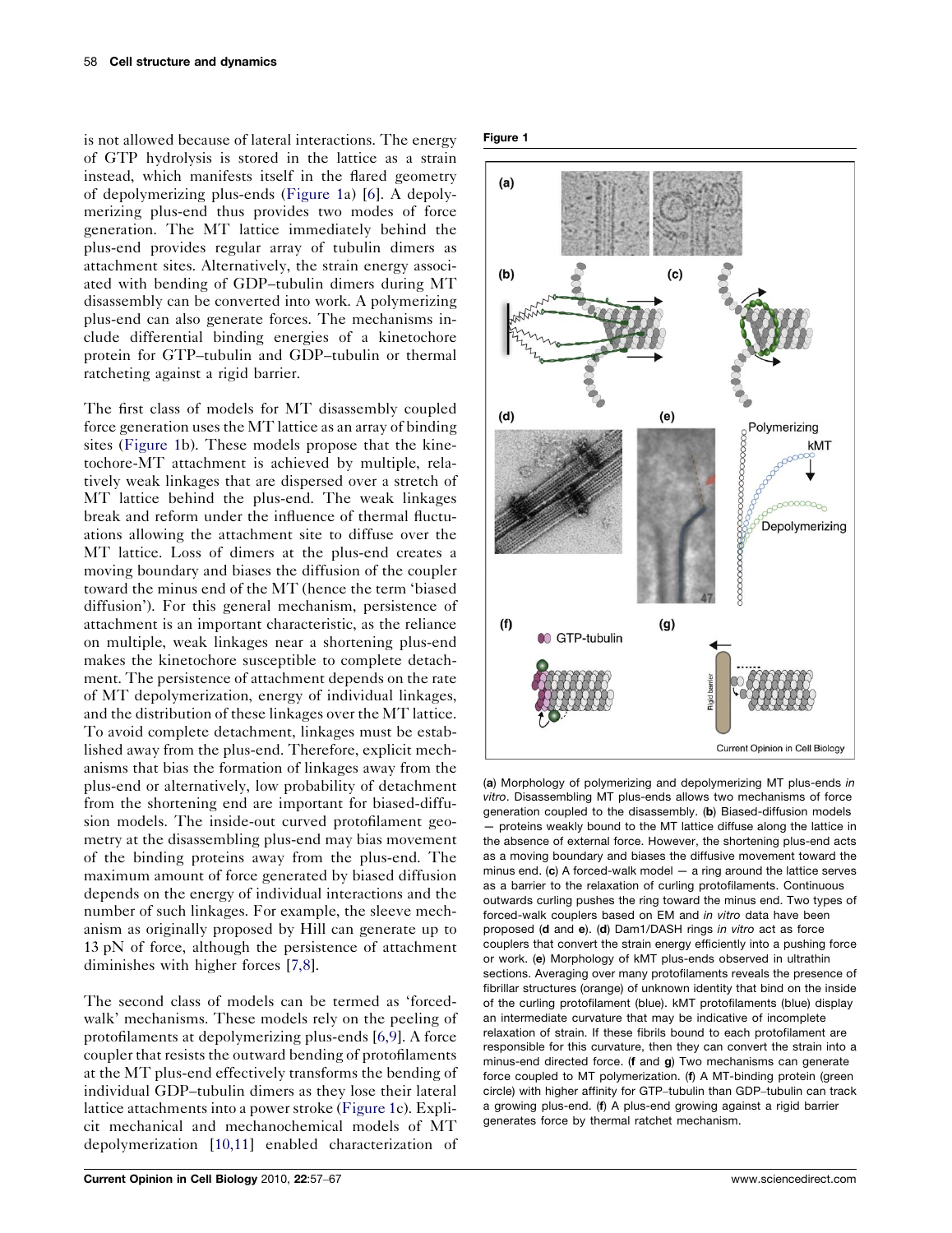two types of forced-walk models that are relevant to force generation at the kinetochore: rings that encircle the MT lattice just behind a flared plus-end ([Figure 1d](#page-1-0)) and fibrils that bind at the top of a curling protofilament [\(Figure 1e](#page-1-0)) [\[12](#page-8-0)\*[,13](#page-8-0)]. By design, ring couplers can track a flared plusend indefinitely. Theoretically, the energy of GTP hydrolysis is stored as strain energy in the MT lattice, and it is available for performing work [[14\]](#page-8-0). An optimally designed ring (an oligomeric Dam1/DASH ring, see below) acts as a highly efficient coupler converting up to 70% of the strain energy into work generating 40– 60 pN of force per MT [[13,14](#page-8-0)].

Growing MT plus-ends can also provide force generation via two different modes. The first mechanism depends on the presence of GTP–tubulin dimers at the MT plus-end. A kinetochore protein that binds preferentially to GTP– tubulin over GDP–tubulin is biased in its thermal movement over the MT lattice toward the plus-end ([Figure 1](#page-1-0)f). The second mechanism is commonly known as 'thermal ratcheting', wherein the plus-end is made to grow against an impenetrable barrier ([Figure 1](#page-1-0)g). Bacterial plasmid segregation machinery involving  $parC$  and  $parM$  provides an excellent example of thermal ratchets. The free energy that can be converted into work comes in the form of chemical potential for GTP–tubulin addition at the plusend [\[15](#page-8-0)]. Physiological values predict forces as high as 3 pN per dimer added at plus-end, which was confirmed by *in vitro* force measurements [[16\]](#page-8-0).

#### Biophysical characterization of the kinetochore in vivo

The *in vivo* mechanism of kinetochore force generation remains uncharacterized largely owing to a dearth of in vivo biophysical data. There are models based on microtubule-motors, on non-motor mechanisms involving microtubule depolymerization-dependent mechanisms as discussed above and more conceptual mechanisms involving hypothetical long range electrostatic forces [\[17](#page-8-0)]. Current lack of quantitative information on the molecular interactions with the MT plus-end however, necessitates major assumptions regarding MT plus-end behavior at the kinetochore to force these models to mimic observed chromosome dynamics [\[7,18,19](#page-8-0)].

Some biophysical characteristics of the kinetochore-MT attachment are well-characterized. MT-depolymerization coupled kinetochore movement occurs in vitro in the absence of ATP, demonstrating that the core kinetochore attachment machinery acts as a passive motor [[9,20](#page-8-0)]. Kinetochores tethered to the spindle pole by kMTs move toward and away from the spindle pole with similar speeds, which suggests that the speed of movement does not crucially depend on the opposing force. Direct measurement of force generated by a kinetochore in anaphase was obtained by the classic experiments conducted by Nicklas in grasshopper spermatocytes [\[21](#page-8-0)].

These experiments estimated the *attachment* force per kMT to be  $>10$  pN. However, it should be noted that poleward kMT flux (poleward movement of MTs coupled with depolymerization at the minus-end) is a significant component of kinetochore motility in meiotic systems including grasshopper spermatocytes. The measured rate of poleward flux is similar to the speed of chromosome movement implying that the kMTs must polymerize at the plus-end even as the kinetochore is moving poleward [[22\]](#page-8-0). The force measured in the Nicklas experiments indicates the maximum forces that can be transmitted by the kinetochore machinery including motors and MAPs. MT-depolymerization coupled force generated by the core kinetochore machinery then remains an unknown quantity. Thus, persistent attachment and force generation may involve two different mechanisms.

The morphology of kMT plus-ends could potentially provide valuable information regarding the correlation between kMT state and the direction of kinetochore movement, and point to mechanisms that modulate plus-end polymerization dynamics. For example, sister kinetochore pairs in HeLa cells can oscillate about the spindle equator with excursions of  $\sim$ 2  $\mu$ m in either direction. During such oscillations, kMTs attached to the leading kinetochore must lose tubulin subunits (depolymerize), whereas its trailing sister kinetochore must gain subunits (polymerize). Surprisingly, the morphology of kMT plus-ends determined in ultrastructural studies failed to find significant differences in protofilament curvature of kMT populations at leading and trailing kinetochores  $[12^{\bullet\bullet}, 23]$  $[12^{\bullet\bullet}, 23]$  $[12^{\bullet\bullet}, 23]$ . These studies found that both kinetochores in a sister kinetochore pair have  $\sim 70\%$  of the kMT plus-ends with a flared geometry suggesting that they probably depolymerize [\(Figure 1](#page-1-0)e), whereas the remaining plus-ends have a blunt morphology suggesting that they polymerize. This finding implies that the kMTs can on average add and lose subunits without detectable changes in plus-end structure, and that mechanochemical transitions from one state to the other may be fluid and reversible. Comparison of protofilament morphology reveals that the curvature of kMT protofilaments is significantly less than the curvature at the ends of unattached, depolymerizing MT protofilaments ([Figure 1e](#page-1-0)). This observation implies that the release of lattice strain is incomplete and possibly opposed by kinetochore proteins. Indeed, this study finds that fibrils of unknown identity consistently attach to a specific region of the protofilaments, where such fibrils can impart a minus-end directed force to the kinetochore ([Figure 1e](#page-1-0)). It is important to establish what fraction of the strain energy in these protofilaments is converted into useful work, or if the observed geometry is a consequence of strong modulation of kMT dynamics [\[24](#page-8-0)]. Finally, polymerization force by kMTs is thought to be small, since the centromere of a bioriented chromosome is rarely compressed [[25\]](#page-8-0).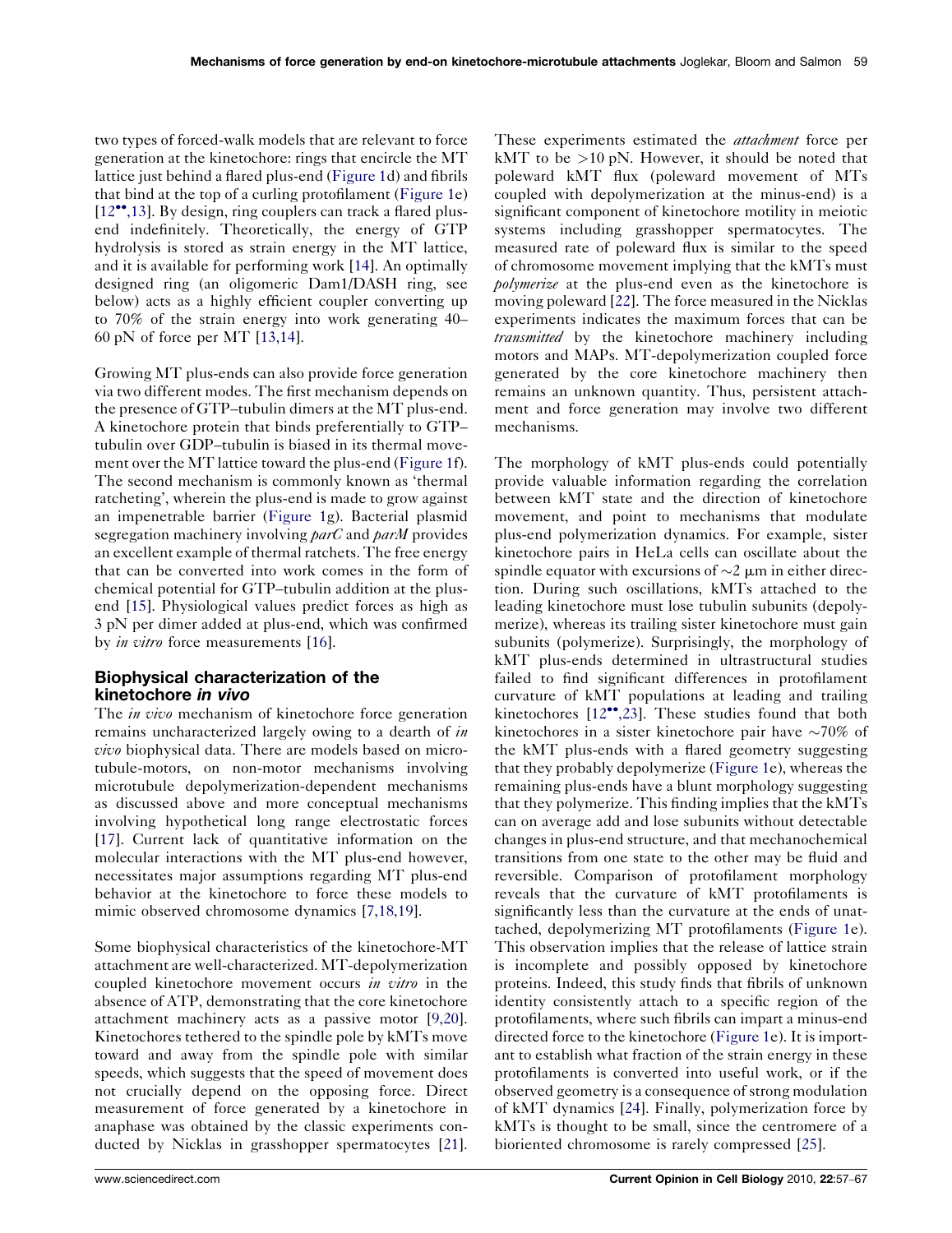### Cell biology: Ndc80 and Dam1/DASH complex

Ndc80 and Dam1/DASH complexes have emerged as the principle MT-binding kinetochore proteins that organize end-on kinetochore-MT attachment. The crucial role of Ndc80 in vertebrate cells is vividly demonstrated by the observation that the deletion of an 80 amino acid long Nterminal tail of Ndc80 molecule completely abrogates end-on kinetochore-MT attachments [\[26](#page-8-0)<sup>\*</sup>[,27,28](#page-8-0)<sup>\*</sup>]. Although Dam1/DASH has been discovered only in fungi, its ability to form rings around a MT lattice in *vitro* and preferential binding to GTP–tubulin set it apart from a number of other MAPs studied so far. KNL-1/ Blinkin/AF15q14 is another MT-binding conserved kinetochore protein that may be as important for MT attach-ment [\[29](#page-8-0)<sup>°</sup>[,30](#page-8-0)<sup>°</sup>]. So far, its ability to act as a force generator has not been investigated in detail.

The Ndc80 complex is the principle MT-attachment site at the kinetochore in all eukaryotes. It also organizes key components of the kinetochore-based spindle assembly checkpoint machinery [[31\]](#page-8-0). Structural studies of the Ndc80 complex reveal that it is a 56 nm long rod-like molecule, with globular domains at either end of the rod [\[32,33](#page-8-0)<sup>••</sup>]. The Ndc80/Nuf2 subunits contain a pair of globular, calponin-homology domains (CH-domains) that are involved in MT attachment [[27\]](#page-8-0). As mentioned above, the Ndc80 subunit (Hec1 in vertebrates) also carries an N-terminal unstructured tail with nine positively charged residues that primarily mediates MT-binding through electrostatic interactions with the negatively charged, C-terminal tail of β-tubulin [[26](#page-8-0)<sup>••</sup>[,28](#page-8-0)<sup>••</sup>]. In vitro binding studies have shown that the Ndc80 complex binds the sides of microtubules by its N-terminal end and the rod domain extends toward the microtubule plusend at a  $30-45^\circ$  angle. At low concentrations, binding is cooperative by mechanisms that are not understood [\[32](#page-8-0)]. Surprisingly, this tail is not essential in budding yeast [\[34](#page-8-0)]. The CH-domains are thought to participate in MTbinding and these domains are also required for activating the spindle assembly checkpoint  $[26\text{''}, 28\text{''}$  $[26\text{''}, 28\text{''}$  $[26\text{''}, 28\text{''}$ ]. Initial structural studies and point mutations in amino acids suggested that the adjacent CH-domains of Ndc80 and Nuf2 (the 'heel' of the foot-like conformation of the Nterminal end) both make contacts with the microtubule lattice [\[32](#page-8-0)]. However, the binding geometry is uncertain since subsequent cryo-EM studies reveal the presence of alternating strong and weak densities protruding from tubulin monomers, with the heavier density (probably the 'toe' of the CH-domain of Ndc80 with the CH-domain of Nuf2 situated behind) binding in the ridge between two tubulin heterodimers [[35](#page-8-0)\*\*]. Structural analysis and EM images of isolated Ndc80 complexes also show that the alpha helical coiled-coil rod domain of the Ndc80/Nuf2 dimer contains a loop in the Ndc80 polypeptide that produces a flexible domain about 16 nm behind the globular CH-domains [\[36](#page-9-0)]. The crucial role of Ndc80 in regulating kMT attachment and in plus-end coupled

force generation was first demonstrated by antibody injection experiments that disrupt Ndc80 phosphorylation [[37\]](#page-9-0). This perturbation led to a strong suppression of kMT plus-end dynamics and turnover at bioriented chromosomes. kMT depolymerization at the minus-end by the flux machinery led to hyper-stretched centromeres and short kMTs. A study of kinetochore composition using GFP-fusion proteins and *in vivo* fluorescence microscopy found that there are 7–8 molecules of Ndc80 per MT in budding and fission yeast [[38](#page-9-0)°[,39\]](#page-9-0). In light of the crucial function of the Ndc80 complex, this number plays an important role in determining the properties of the kinetochore as a force generator.

The discovery that oligomeric Dam1/DASH complex forms rings around the MT lattice in vitro generated a lot of excitement [[40,41](#page-9-0)]. This heterodecameric MAP has been found only in fungi so far, and in budding yeast, it is necessary for kinetochore-MT attachment and spindle integrity [[42\]](#page-9-0). *In vitro* studies of the Dam1/DASH rings revealed that each ring contains 16–23 monomers [\(Figure 1](#page-1-0)f). It has an inside diameter of  $\sim$ 35 nm and thus there is a gap between it and the 25 nm outside diameter microtubule. Interactions occur through Dam1/DASH protein projections that extend to the MT lattice [\[40,43\]](#page-9-0). The data that indirectly support the existence of rings comes from fluorescence measurements of the number of copies of the complex per kinetochore on average [\[39](#page-9-0)]. Although the Dam1/DASH rings have been well-characterized *in vitro*, such structures have not been discovered *in vivo*. Dam1/DASH is loaded onto the kinetochore only after kinetochore-MT attachment is established [\[44,45\]](#page-9-0). Dam1/DASH complex molecules assemble into rings autonomously. Once assembled, these rings dissociate from the MT mostly when they encounter a depolymerizing end in vitro  $[46^{\circ}]$  $[46^{\circ}]$  $[46^{\circ}]$ . These observations raise important issues. What process/factors regulate the assembly of rings in vivo to ensure that each kinetochore acquires one ring? In vivo observation of Dam1/DASH recruitment during the retrieval of unattached kinetochores in budding yeast cells shows that the kinetochore gradually acquires Dam1/DASH molecules after it establishes end-on attachment [[45\]](#page-9-0). These observations lead us to two alternative scenarios for the possible recruitment of Dam1/DASH rings to the kinetochore: either end-on kinetochore-MT attachment is necessary for ring formation or a monitoring process distributes rings evenly. Finally, Dam1/DASH may also be important for establishing kinetochore coupling with growing kMTs [\[47](#page-9-0)]. Although Dam1/DASH is essential for survival in budding yeast, it is dispensable in fission yeast. The fission yeast kinetochore recruits a much smaller number of Dam1/DASH complex molecules, and this number is insufficient to form even one Dam1/DASH ring per kinetochore [\[38](#page-9-0)<sup>°</sup>]. Interestingly, the fission yeast kinetochore supports 2–3 MT attachments as opposed to the single attachment in budding yeast.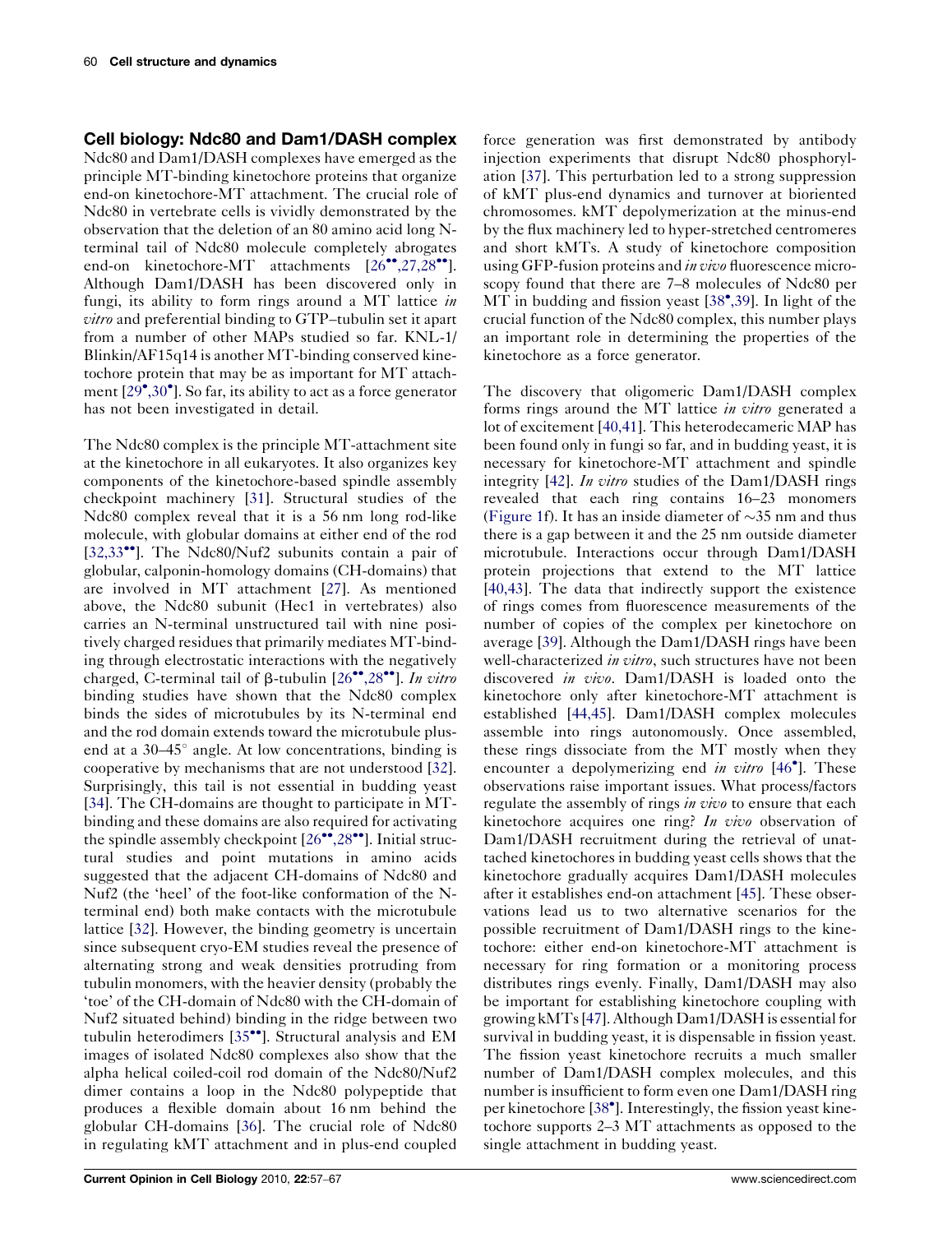Both Ndc80 and Dam1/DASH are regulatory targets of mitotic kinases. In vertebrates, Aurora B kinase suppresses the binding affinity of Ndc80 mainly through the phosphorylation of positively charged residues in the N-terminal tail  $[26$ <sup>2</sup>[,27,28](#page-8-0)<sup>\*</sup>[,33](#page-8-0)<sup>\*\*</sup>[,37\]](#page-8-0). Phosphorylation is cell cycle dependent, and may be antagonized by the PP1 phosphatase. This phosphorylation is essential in the correction of erroneous kMT attachments in pro-metaphase cells (reviewed in Refs. [[3](#page-8-0)\*[,48\]](#page-8-0)). Ipl1/Aurora B also targets several subunits of the Dam1/DASH. In vitro, phosphorylation affects the ability of Dam1/DASH to form rings and to associate with the Ndc80 complex [\[49](#page-9-0)].

#### In vitro interaction of Ndc80 and Dam1/DASH with a MT

Characteristics of Ndc80 complex interaction with a MT at the single molecule level were recently examined in vitro using bacterially reconstituted protein (no phos-phorylation) [\[50](#page-9-0)<sup>\*</sup>]. On the basis of the residence times of Ndc80 complex molecules on stabilized MTs, this study found that the Ndc80 complex binds to the MT lattice with a relatively low affinity. Single Ndc80 molecules also diffuse along the MT lattice, although they cannot track a depolymerizing end. Instead, the low affinity necessitates an interlinked assemblage of at least 16 molecules for persistent depolymerization coupled movement with a lower diffusion coefficient. Beads coated with Ndc80 sustain depolymerization-driven movement against opposing forces as high as 3 pN. Tip-tracking behavior of Ndc80-coated microbeads is not surprising, as the relatively large diameter of the bead allows the Ncd80 molecules to attach over a significant length of the MT ( $\sim$ 250 nm assuming a 40 nm long interaction zone between a 440 nm diameter bead surface and the MT lattice). Such motion has been seen for beads coated with a high enough number of a MT-binding protein [\[51,52\]](#page-9-0). The relatively low affinity of the Ndc80 molecule to the MT is also important, as it will allow diffusion of the molecule over the lattice instead of stable binding in one position. Together with the requirement of multiple Ndc80 molecules for tip-tracking ability, these observations lend support to biased-diffusion type of mechanism for force generation *in vitro*. It should be stressed that the geometry of binding between the Ndc80 complex aggregates and the MT tip, which is crucial for reaching a definitive conclusion regarding its role in the mechanism of force generation at the kinetochore, was not characterized in this assay. An important issue to address is whether MT-binding proteins like the Dam1/DASH complex or the Ska complex (see below) enhance the affinity of the Ndc80 complex to the MT lattice, since the Ndc80 complex and not the above MAPs are directly linked to the inner kinetochore.

The Dam1/DASH complex exhibits complex behavior in vitro owing to the two distinct oligomeric configurations: patches and bracelets, and rings containing 16–23 mono-

mers. Grishchuk et al. showed that the Dam1/DASH ring binding to the lattice is highly stable, and the strong binding allows very little thermal diffusion of the rings over the lattice [\[46](#page-9-0)<sup>\*</sup>]. This observation implies that rings must be moved over the lattice by an active mechanism significantly stronger than random thermal forces. In the in vitro assay, this pushing force comes from curling protofilaments on a depolymerizing plus-end, a forcedwalk type of mechanism. Dam1/DASH rings harness a large portion of the strain energy to develop as much as 3– 5 pN of force per protofilament (40–60 pN per MT) [[14\]](#page-8-0). The study also found that oligomeric Dam1/DASH patches support tip-tracking behavior. Furthermore, these assemblies can act as force couplers, although the forces generated are lower on average. The diffusion coefficient of these assemblies depends inversely on the number of monomers. This observation is consistent with concurrent studies demonstrating that rings are not necessary for persistent tip-tracking behavior of the Dam1/DASH molecules [[53](#page-9-0)<sup>°</sup>]. Interestingly, beads coated with Dam1/DASH complex also track growing plus-ends [[54\]](#page-9-0). Such beads resist forces of up to 3 pN directed in the direction of growth. By contrast, a much lower force toward the minus-end is needed to dislodge the bead from the plus-end. Finally, tension applied to theMT plus-end through beads coated with the Dam1/DASH complex increases the rescue rate and also suppresses the rate of catastrophe [\[55](#page-9-0)<sup>°</sup>], a key feature of the kinetochore that has been proposed by cell biological observations and mathematical simulations [[18,56\]](#page-8-0). This effect is negated by Aurora B phosphorylation. In conclusion, the Dam1/DASH complex can generate forces via both modes of MT disassembly coupled force generation.

#### Protein architecture of the kinetochore

Both Ndc80 and Dam1/DASH operate in the context of the kinetochore as a macromolecular machine. Two recent studies made significant advances toward understanding the protein architecture of the kinetochore in yeast and in fixed HeLa cells [[57](#page-9-0)\*\*[,58](#page-9-0)\*\*]. Using superresolution microscopy, these studies measured separations between a reference point on the kinetochore and known kinetochore proteins to assemble a map of kinetochore protein localization along the kinetochore-MT attachment axis. Significant similarities in the positions of kinetochore proteins emerge from the two maps, suggesting a high degree of conservation. There are significant differences as well. The length of the Ndc80 complex was measured to be 46 nm in metaphase in HeLa cells. This length is shorter than the 55 nm length of isolated Ndc80 complexes measured by struc-tural studies [\[33](#page-8-0)<sup>••</sup>]. Although the axis of a MT-bound Ndc80 molecule is tilted by  $33^{\circ}$  with respect to the MT axis in vitro, Wan et al. envisioned Ndc80 molecules as constitutively bent at the hinge region to account for forces acting along the MT axis [\(Figure 2](#page-5-0)a). Force along the kMT axis is transmitted by a hypothetical linker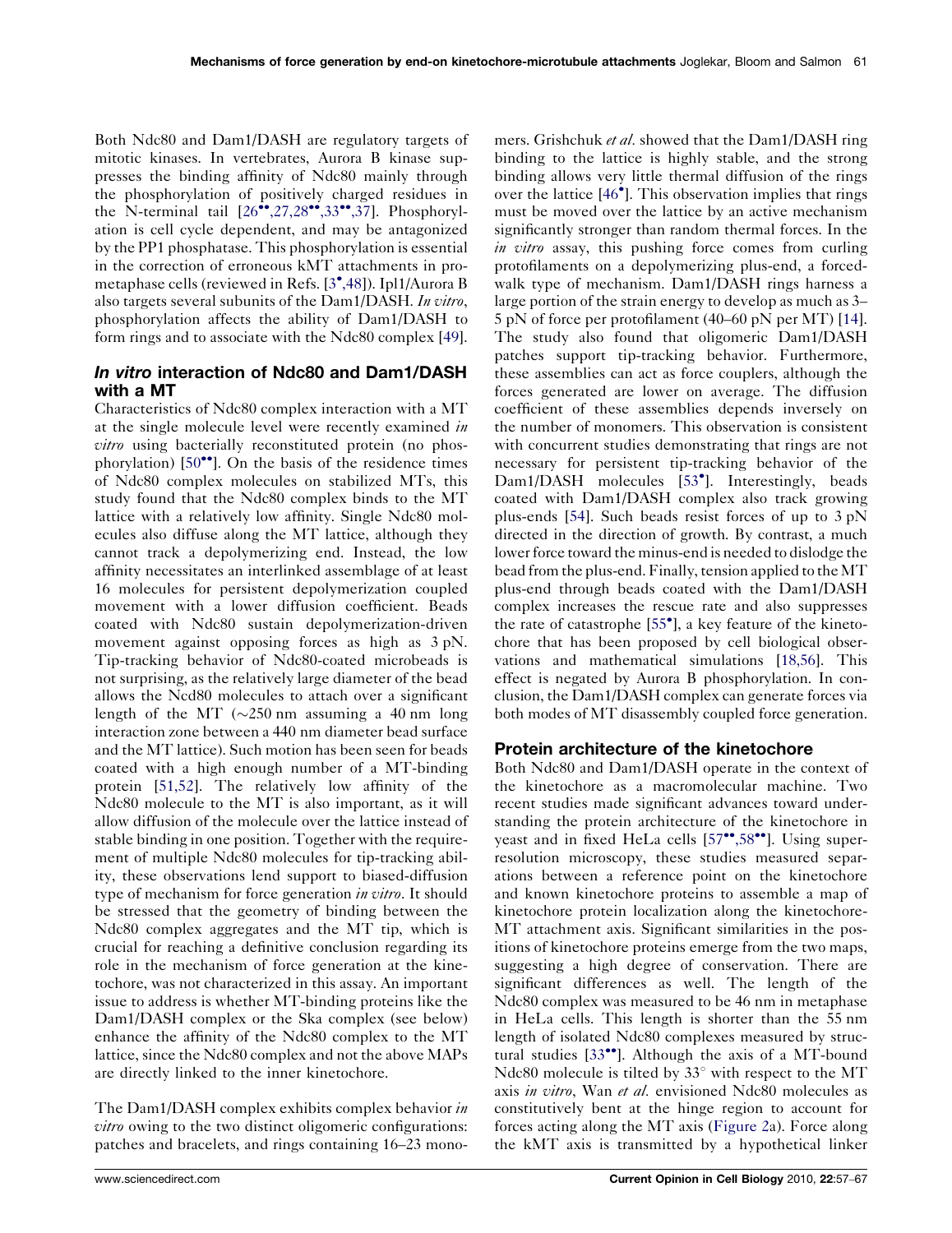<span id="page-5-0"></span>



Protein architecture and force generation in HeLa and yeast kinetochores. (a, b) Proposed models for force generation at the vertebrate kinetochore. These schematics show the two possible arrangements of the Ndc80 complex binding to the MT lattice in HeLa kinetochores. (a) This model is deduced from distance measurement data obtained by Wan et al. (b) This model is based on the tilted orientation of the Ndc80 bound to MT lattice observed in vitro. (c, d) Kinetochore architecture obtained from live budding yeast cells. Of particular interest are the positions of Dam1/DASH complex (green ellipsoids) and Ndc80 complex (orange fibrils). (c) This version depicts the simplest arrangement representing average distances. Other arrangements are also possible. (d) This cartoon depicts a proposed model for persistent kMT attachment through the Ndc80 complex. The Mtw1 complex (blue fibrils) is assumed to attain various orientations with respect to the kinetochore-MT axis and allow the Ndc80 complex (orange fibrils) to reach significant distances downstream from the kMT plus-end. Color key: NDC80 — ORANGE, KNL-1/Spc105 — RED, Mis12/MTW1 — BLUE, Dam1/DASH — GREEN.

protein that attaches the hinge region of the Ndc80 complex to the inner centromere. Furthermore, they proposed that force from the curling protofilaments may also push the kinetochore complexes that link the Ndc80 complex to the centromere toward the minus-end (Figure 2a). It is also possible that the measured length is smaller because of a small number of unattached Ndc80 molecules that lower the average length owing to their random orientation. However, unattached Ndc80 molecules can activate the spindle assembly checkpoint,

leading the authors to propose the bent Ndc80 molecule. Models of kinetochore architecture based on straight but tilted Ndc80 complex molecules require a rigid underlying foundation that resists the inwardly directed forces arising from the angle of the transmitted force (Figure 2b)  $[1^{\bullet}].$  $[1^{\bullet}].$ 

Budding yeast measurements reveal a simpler architecture. The 55 nm long Ndc80 complex binds to the kMT with its axis aligned with the MT axis, the alignment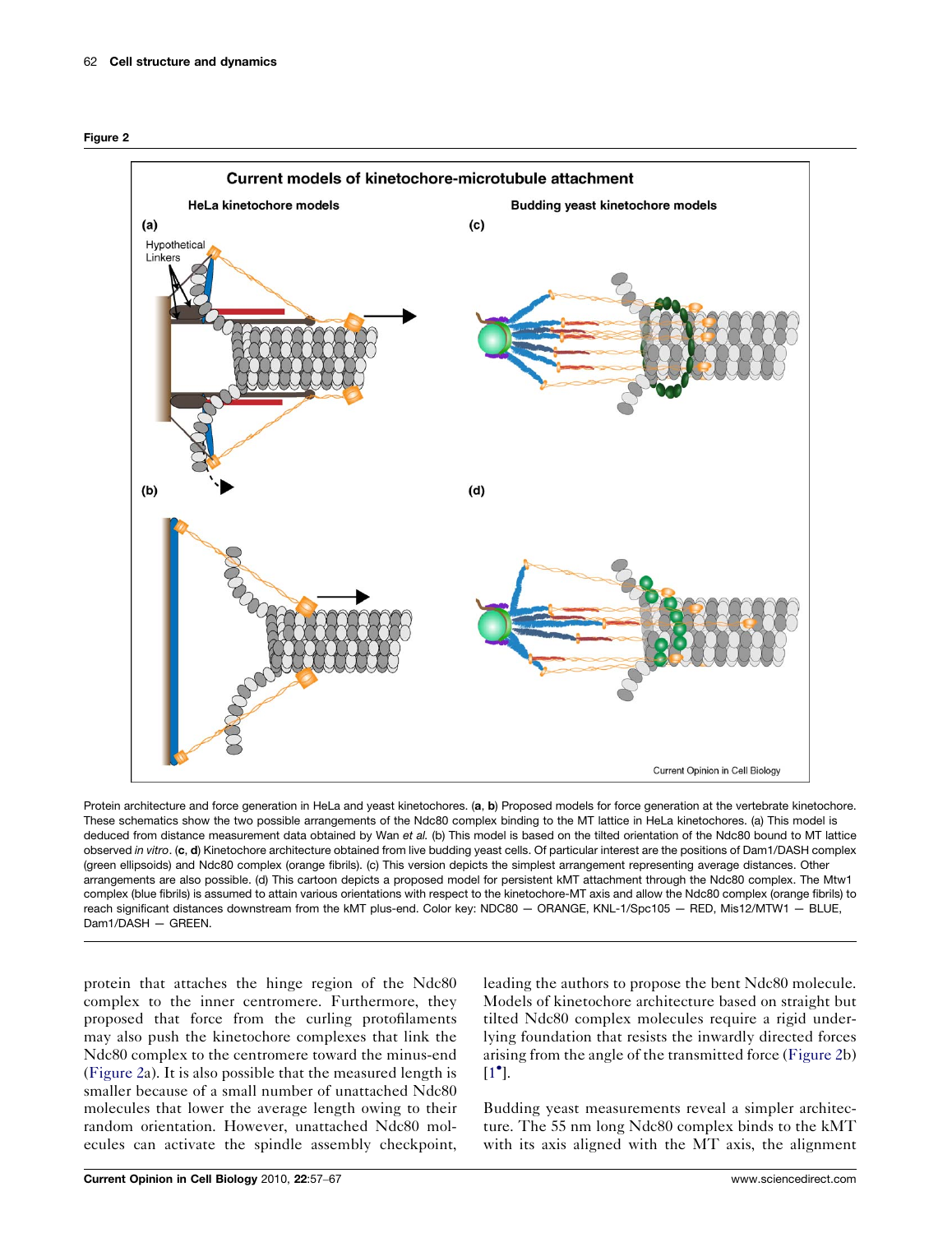arising due to the force generated ([Figure 2c](#page-5-0)). Alignment of all Ndc80 molecules in metaphase raises two possibilities. The alignment arises because all Ndc80 molecules are constrained in this configuration even in the absence of kMT attachment. Alternatively, all eight Ndc80 molecules in a kinetochore mostly remain attached to the kMT. Interestingly, anaphase measurements in budding yeast revealed that the length of the Ndc80 molecule reduces to  $\sim$ 39 nm, which probably results from the bending of Ndc80 molecules in the hinge region. The Dam1/DASH complex localizes  $\sim$ 10 nm behind the Ndc80 head domains. At this location, a Dam1/DASH complex ring would encircle the kMT lattice as well as the coiled-coil domain of the Ndc80 complex. The 35 nm inner diameter of the Dam1/DASH ring makes this formally possible. This depiction of the kinetochore also suggests that the formation of the Dam1/DASH ring must follow the stable binding of a majority of the Ndc80 molecules to the kMT. Alternatively, the Dam1/DASH complex does not form rings in vivo, and instead contributes function as oligomeric patches or incomplete rings bound to the kinetochore.

Location of the MT plus-end within the kinetochore is crucial for elucidating the mechanism of force generation. In Ptk1 cells, the end of a cold-stable fiber of kMTs extends  $\sim 60$  nm beyond the MT-binding domain of the Ndc80 complex. Although this position probably marks the farthest that kMT plus-ends penetrate into the kinetochore, the measurement suggests that the Ndc80 complex binds the kMT lattice under the experimental conditions. The location of the Dam1/DASH complex within the yeast kinetochore implies that the kMT must extend beyond the MT-binding domains of the Ndc80 complex. For the Ndc80 complex to act as a forced-walk coupler, the position at which it binds to a curling protofilament decides the direction of the force being generated. Binding at the top of the ram's horn is necessary for a minus-end directed force. If the kMT plus-end indeed extends beyond the MT-binding domains of the Ndc80 complex, action of the Ndc80 complex as a forced-walk coupler becomes difficult to envision.

Help in kMT attachment may also come in C. elegans from kinetochore protein KNL-1, which binds MTs in vitro [\[30](#page-8-0)<sup>°</sup>]. Its fission yeast homolog Spc7 also binds MTs when overexpressed [[59\]](#page-9-0). In HeLa cells, Blinkin/AF15q14 RNAi leads to the abrogation of kinetochore-MT attachment, although this phenotype may also arise from sig-nificant perturbation of kinetochore architecture [[29](#page-8-0)]. The location of this protein  $\sim$ 30–40 nm inside the MTbinding head domains of the Ndc80 complex could provide another potential set of MT-binding sites. This arrangement of MT interactions sites distributed over 40 nm is well-suited for persistent attachment using biased diffusion. More studies are important to establish how KNL-1 and its homologs in vertebrates and fungi bind MTs in vivo, location of the MT-binding domain within the protein and within the kinetochore, and its role in force generation.

The observed architecture of the budding yeast kinetochore suggests a biased-diffusion mechanism for Ndc80 complex-mediated kinetochore motility [\(Figure 2d](#page-5-0)). The Ndc80 complex connects to the inner kinetochore via a filamentous Mtw1 complex (blue bars in [Figure 2](#page-5-0)c, d). Such a mechanism may be possible if one assumes that this complex is free to orient itself along the kMT axis, the *in vitro* length of this complex (up to 40 nm) combined with the 56 nm length of the Ndc80 complex can allow the MT-binding Ndc80 domains to reach significant distances ( $\sim$ 100 nm) behind the MT plus-end. Such a model must invoke molecular strain or some form of position-dependent regulation that reduces the ability of the Ndc80 complex to bind close to the centromere, instead promoting binding to regions of the kMT lattice that are further away. Under this scenario, the role of the Dam1/DASH complex becomes completely dependent on the Ndc80 complex. Furthermore, Dam1/DASH molecules cannot form rings, but instead act as oligomeric patches to assist in MT-binding, and possibly influence the polymerization dynamics of the kMT.

## Contributions of motors, MT depolymerases, and MAPs

Motors, depolymerases, and MAPs are important regulators of MT polymerization dynamics in vivo. Assigning specific roles to each of these proteins at the kinetochore proves difficult for two reasons. First, many of these proteins have global and often overlapping roles in the regulation of MT polymerization dynamics in the mitotic spindle. Observed effects on kinetochore function may be non-specific effects that arise from perturbations in MT polymerization dynamics or spindle structure. Second, spindle architectures possess different features and complexities in the various model organisms studied. Although many motors and MAPs are conserved, some of these proteins assume prominent, but system-specific roles, to maximize chromosome segregation accuracy. We therefore describe the general role of motors, depolymerases, and MAPs in HeLa cells, and highlight only a few intriguing results here.

Motors generate an auxiliary force at the kinetochore. Dynein and CENP-E provide prominent examples. The ability of some motors to depolymerize aMT plus-end or to induce catastrophe at a growing plus-end can significantly improve the persistence of kinetochore force generation coupled to kMT depolymerization. This function is especially important in chromosome segregation in anaphase, as in the case of the Kinesin-13 family proteins [[60\]](#page-9-0). The ability of depolymerases to switch kMT plus-ends from growing to shrinking state also allows them to control coordination of motion of sister kinetochores. Both these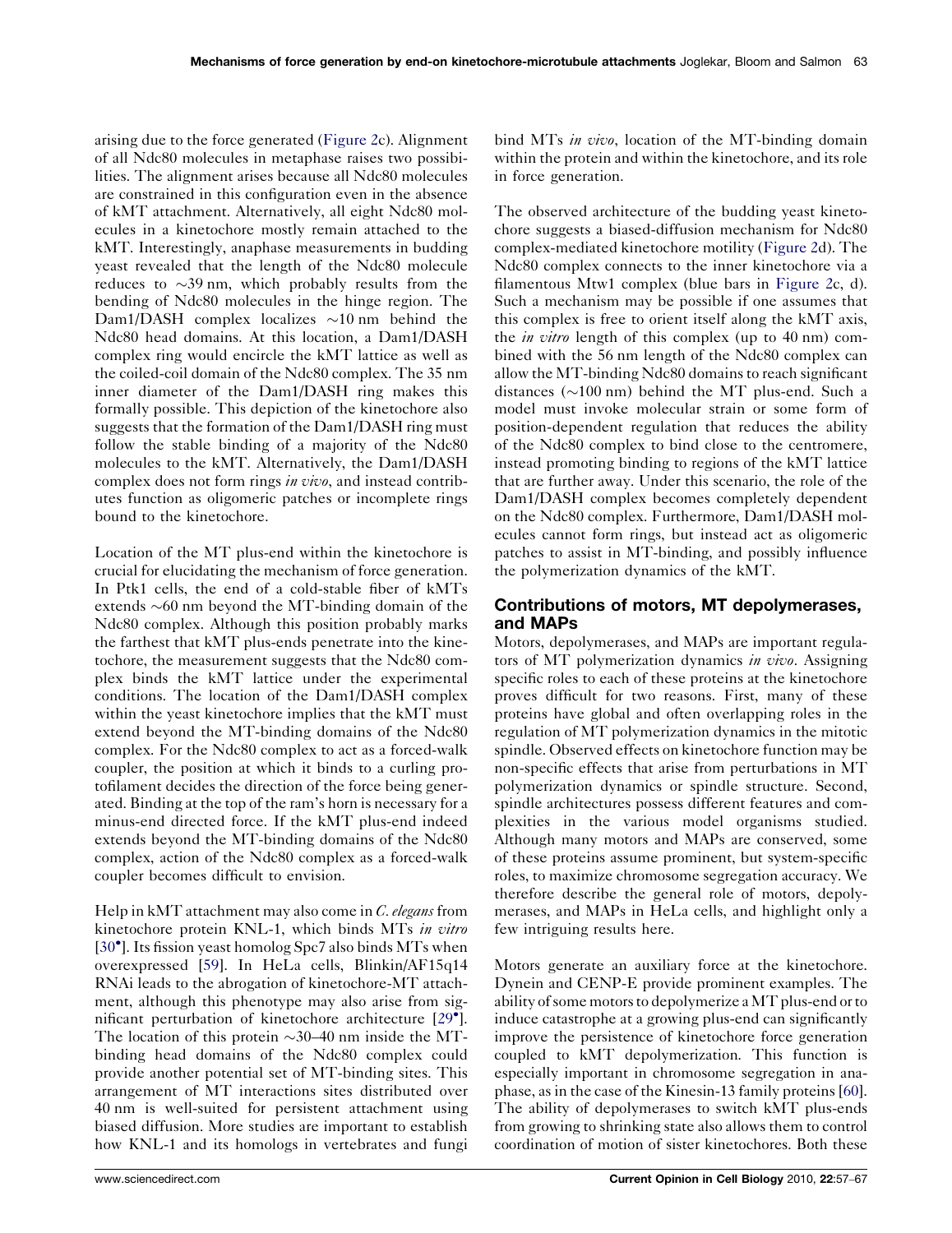<span id="page-7-0"></span>functions are intriguingly on display in recent studies of Kinesin-8 and Kinesin-13 depolymerases [[61](#page-10-0)°[,62](#page-10-0)°]. Despite similar depolymerase activities, overexpression or depletion of these motors from the kinetochore has the opposite effects on the characteristics of chromosome oscillations in HeLa cells. Recruitment of additional MCAK to the centromeres increases chromosome speed, oscillation amplitude, and also increases the coordination between sister kinetochores. On the contrary, overexpression of Kif18A decreases the rate of chromosome movement as well as the amplitude of oscillations. These seemingly antagonistic functions probably arise owing to the mode of recruitment of these proteins at the kinetochore and their location with respect to the plus-end. MCAK is bound to the interior of the kinetochore and in front of kMT plus-end, whereas Kif18A uses its motor activity to travel along the lattice to reach and act on kMT plus-ends. The location of MCAK within the kinetochore likely provides a built-in negative feedback to the location of kMT plus-ends, whereas Kif18A recruitment by the kMTs represents a constant influence on the plus-ends. MAPs yield an antagonistic influence on the state of kMT plus-ends, battling with the depolymerases to promote plus-end growth. A number of MAPs including EB1, CLIP170, XMAP215, CLASP, and Ska1/RAMA are important for kinetochore function [63–[67\]](#page-10-0). The Ska1 complex has garnered attention in the recent year owing to its role in maintaining stable end-on attachments at the kinetochore (see Ref. [\[68](#page-10-0)<sup>\*</sup>] for a review). It localizes to the kinetochores during mitosis, and depletion of multiple Ska1 subunits severely reduces the stability of kMT attachments. It can oligomerize *in vitro*, and it is subject to phosphoregulation. Furthermore, Ska1 complex coated beads were shown to track shortening plus-ends persistently and slow down the rate of disassembly in a manner reminiscent of the activity of the Dam1/DASH complex [\[69](#page-10-0)]. A more recent study demonstrated that the Ska1 complex is also involved in the satisfaction of the spindle assembly checkpoint and for maintaining sister chromatid cohesion [\[70](#page-10-0)]. More studies are necessary to establish the role of this complex in force generation at the kinetochore.

The influence of motors and MAPs on kinetochore activity demonstrates that the leading and trailing kinetochores in a sister kinetochore pair must have distinct kMT populations, even if such populations cannot be discerned from their morphology apparent in ultrastructural studies. Indeed, EB1, which recognizes and tracks with polymerizing plus-ends, is seen at much higher concentrations at a trailing kinetochore where there is net kMT growth (polymerization) in comparison with its leading sister kinetochore where there is net kMT shrinkage (depolymerization) [[71\]](#page-10-0).

#### Conclusions and outlook

The kinetochore is a sophisticated macromolecular machine that has two crucial functions in chromosome segregation: it must establish end-on attachments that enable the dividing cell to distinguish and selectively stabilize chromosome bi-orientation, and it must generate forces to move and segregate chromosomes in anaphase. Although we compare and contrast two different mechanisms of MT-depolymerization coupled force generation, both mechanisms may contribute to kinetochore force generation *in vivo*. A complete understanding of force generation and MT dynamics control mechanisms will require concerted efforts to obtain *in vivo* biophysical measurements of the kinetochore-MT attachment, and in vitro reconstitution of the entire kinetochore. Biophysical properties of interest are: magnitude of force generated, dynamics of the coupling between the kMT plus-end and the MT-binding proteins, and so on. The fluid control over the kMT plus-end dynamics exerted by the kinetochore is a crucial aspect of its function. Understanding the mechanochemical events that allow a MT to polymerize and depolymerize will greatly facilitate elucidation of the kinetochore-MT interaction. Establishing the interfaces between different kinetochore protein complexes is a key objective of structural and biochemical studies of the kinetochore. Much more is understood about the protein architecture and mechanisms of attachment and force generation at budding yeast kinetochores than for higher eukaryotes. There is significant conservation in the core attachment site proteins, such as the KMN network, but so far, only the functions of the Ndc80 complex appear highly conserved, and much needs to be learned about the similarities and differences in the homologs of KNL-1 as well as other microtubule binding proteins important for attachment like the Ska1 complex. Functional contributions of motors and MAPs are essential for maximizing the accuracy of chromosome segregation. Single molecule studies of these proteins will greatly aid in assigning specific functions to these proteins in vivo. Finally, regulation of kinetochore activity by mitotic kinases and spindle assembly checkpoint machinery is a crucial factor in the accurate segregation of all the chromosomes in a cell. Exciting progress has been reported on this front recently [[72\]](#page-10-0). Concerted efforts across multiple disciplines in the coming years will ultimately provide an integrative model of kinetochore function and regulation for accurate chromosome segregation.

#### References and recommended reading

Papers of particular interest, published within the period of review, have been highlighted as:

- of special interest
- •• of outstanding interest
- 1. Santaguida S, Musacchio A: The life and miracles of
- kinetochores. EMBO J 2009, 28(17):2511-2531.

-A current and comprehensive review of kinetochore protein composition, its architecture, function, and regulation. Our review is narrowly focused on the mechanisms of force generation at the kinetochore. This review provides a good discussion of the core machinery of the kinetochore.

2. Cimini D: Merotelic kinetochore orientation, aneuploidy, and cancer. Biochim Biophys Acta 2008, 1786:32-40.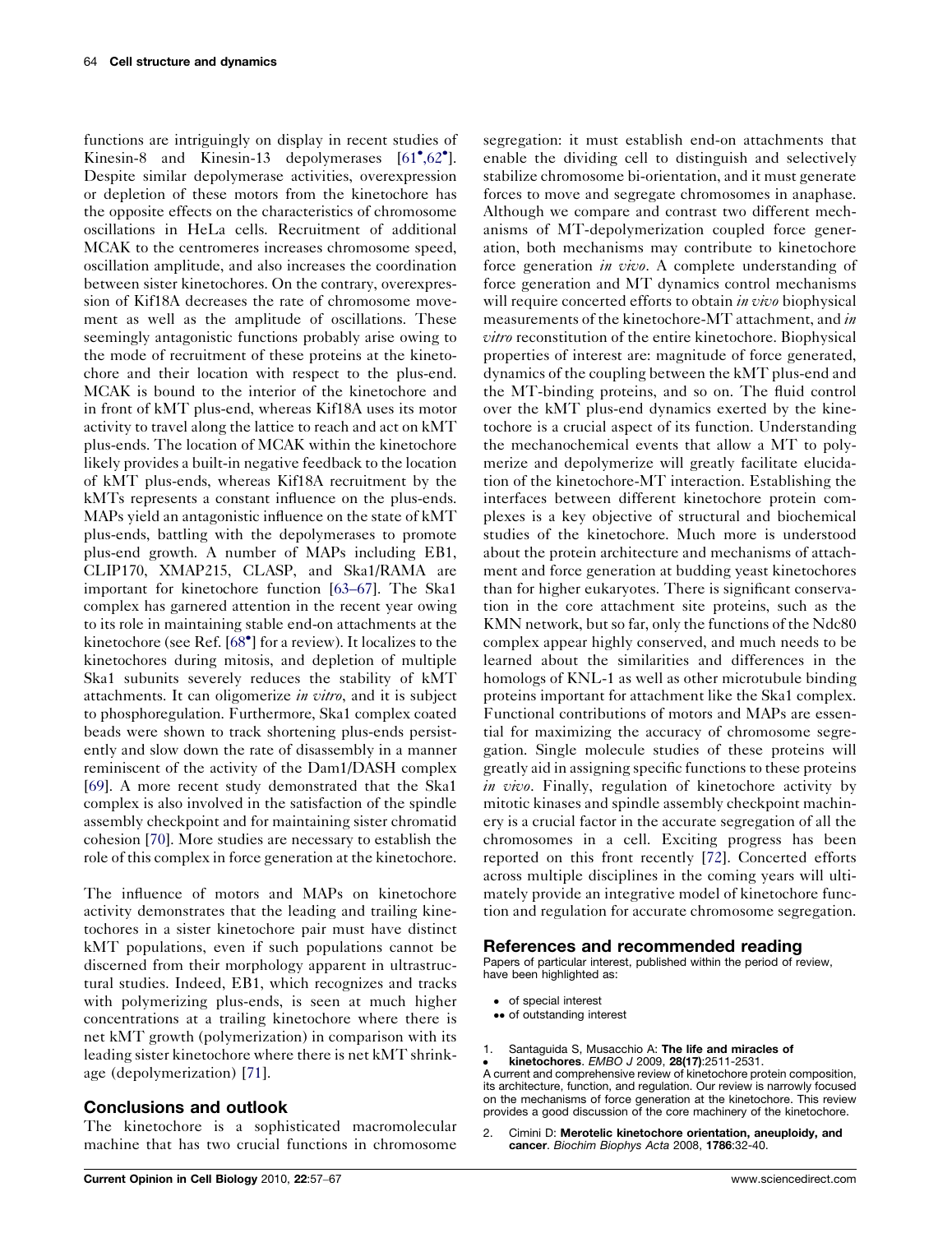<span id="page-8-0"></span>3. Musacchio A, Salmon ED: The spindle-assembly checkpoint in space and time. Nat Rev Mol Cell Biol 2007, 8:379-393.

**• space and time**. *Nat Rev Mol Cell Biol* 2007, **8**:379-393.<br>The spindle assembly checkpoint machinery and function is reviewed in depth.

4. • against a force. Proc Natl Acad Sci U S A 1981, 78:5613-5617.<br>This paper provides an excellent discussion of the thermodynamics of Hill TL: Microfilament or microtubule assembly or disassembly against a force. Proc Natl Acad Sci U S A 1981, 78:5613-5617. force generation coupled to polymerization and depolymerization at the

- 5. Inoue S, Salmon ED: Force generation by microtubule assembly/disassembly in mitosis and related movements. Mol Biol Cell 1995, 6:1619-1640.
- 6. Mandelkow EM, Mandelkow E, Milligan RA: Microtubule dynamics and microtubule caps: a time-resolved cryoelectron microscopy study. J Cell Biol 1991, 114:977-991.

ends of a polymer.

- 7. Joglekar AP, Hunt AJ: A simple, mechanistic model for directional instability during mitotic chromosome movements. Biophys J 2002, 83:42-58.
- 8. Hill TL: Theoretical problems related to the attachment of microtubules to kinetochores. Proc Natl Acad Sci U S A 1985, 82:4404-4408.
- 9. Koshland DE, Mitchison TJ, Kirschner MW: Polewards chromosome movement driven by microtubule depolymerization in vitro. Nature 1988, 331:499-504.
- 10. Molodtsov MI, Ermakova EA, Shnol EE, Grishchuk EL, McIntosh JR, Ataullakhanov FI: A molecular-mechanical model of the microtubule. Biophys J 2005, 88:3167-3179.
- 11. VanBuren V, Cassimeris L, Odde DJ: Mechanochemical model of microtubule structure and self-assembly kinetics. Biophys J 2005, 89:2911-2926.
- 12. McIntosh JR, Grishchuk EL, Morphew MK, Efremov AK,
- $\bullet \bullet$ Zhudenkov K, Volkov VA, Cheeseman IM, Desai A, Mastronarde DN, Ataullakhanov FI: Fibrils connect microtubule tips with kinetochores: a mechanism to couple tubulin dynamics to chromosome motion. Cell 2008, 135:322-333.

A quantitative study of the morphology of individual protofilaments in PtK1 kinetochores. The study reveals that the majority of kMTs at both sister kinetochores display flared plus-ends. Furthermore, the curvature of individual protofilaments is less than the curvature of protofilaments of MTs disassembling in vitro. The authors also discover fibrils that attach to a specific region on these peeling protofilaments, where they can convert the residual strain energy into a minus-end directed force. Finally, the authors also explore the requirements of such a force generation mechanism for driving persistent chromosome movement.

- 13. Efremov A, Grishchuk EL, McIntosh JR, Ataullakhanov FI: In search of an optimal ring to couple microtubule depolymerization to processive chromosome motions. Proc Natl Acad Sci U S A 2007, 104:19017-19022.
- 14. Grishchuk EL, Molodtsov MI, Ataullakhanov FI, McIntosh JR: Force production by disassembling microtubules. Nature 2005, 438:384-388.
- 15. Dickinson RB, Caro L, Purich DL: Force generation by cytoskeletal filament end-tracking proteins. Biophys J 2004, 87:2838-2854.
- 16. Dogterom M, Yurke B: Measurement of the force–velocity relation for growing microtubules. Science 1997, 278:856-860.
- 17. Gagliardi LJ: Electrostatic force generation in chromosome motions during mitosis. J Electrostatics 2004, 63:309-327.
- 18. Civelekoglu-Scholey G, Sharp DJ, Mogilner A, Scholey JM: Model of chromosome motility in Drosophila embryos: adaptation of a general mechanism for rapid mitosis. Biophys J 2006, 90:3966-3982.
- 19. Sprague BL, Pearson CG, Maddox PS, Bloom KS, Salmon ED, Odde DJ: Mechanisms of microtubule-based kinetochore positioning in the yeast metaphase spindle. Biophys J 2003, 84:3529-3546.
- 20. Coue M, Lombillo VA, McIntosh JR: Microtubule depolymerization promotes particle and chromosome movement in vitro. J Cell Biol 1991, 112:1165-1175.
- 21. Nicklas RB: Measurements of the force produced by the mitotic spindle in anaphase. J Cell Biol 1983, 97:542-548.
- 22. Chen W, Zhang D: Kinetochore fibre dynamics outside the context of the spindle during anaphase. Nat Cell Biol 2004, 6:227-231.
- 23. VandenBeldt KJ, Barnard RM, Hergert PJ, Meng X, Maiato H, McEwen BF: Kinetochores use a novel mechanism for coordinating the dynamics of individual microtubules. Curr Biol 2006, 16:1217-1223.
- 24. Salmon ED: Microtubules: a ring for the depolymerization motor. Curr Biol 2005, 15:R299-R302.
- 25. Skibbens RV, Skeen VP, Salmon ED: Directional instability of kinetochore motility during chromosome congression and segregation in mitotic newt lung cells: a push–pull mechanism. J Cell Biol 1993, 122:859-875.
- 26. Guimaraes GJ, Dong Y, McEwen BF, Deluca JG: Kinetochore--microtubule attachment relies on the disordered N-terminal tail domain of Hec1. Curr Biol 2008, 18:1778-1784.

This and the companion study [27] below vividly demonstrate the importance of the 80 amino acid N-terminal tail of the Ndc80 subunit in the Ndc80 complex. Deletion of this tail prevents binding of the Ndc80 complex with MTs in vitro, and completely abrogates end-on kinetochore-MT attachments in Ptk1 cells. Interestingly, the CH-domain is necessary for activating the spindle assembly checkpoint.

- 27. Wei RR, Al-Bassam J, Harrison SC: The Ndc80/HEC1 complex is a contact point for kinetochore-microtubule attachment. Nat Struct Mol Biol 2007, 14:54-59.
- 28. Miller SA, Johnson ML, Stukenberg PT: Kinetochore attachments require an interaction between unstructured tails

-on microtubules and Ndc80Hec1. Curr Biol 2008, 18:1785-1791. This study reports the same conclusions regarding the requirement of the N-terminal Ndc80 tail using HeLa cells. The authors also establish that Ndc80–MT interactions are established by electrostatic interactions between the N-terminal tail (net charge of +10) and the C-terminal tubulin tails or E-hooks (net charge of  $-6$ ).

- 29. Kiyomitsu T, Obuse C, Yanagida M: Human Blinkin/AF15q14 is
- required for chromosome alignment and the mitotic checkpoint through direct interaction with Bub1 and BubR1. Dev Cell 2007, 13:663-676.

This study shows that depletion of the human homolog of KNL-1 abolishes kMT attachments, although Ndc80 is present at the kinetochore. The study does not investigate the impact of KNL-1 depletion on kinetochore architecture and regulation.

30. -Cheeseman IM, Chappie JS, Wilson-Kubalek EM, Desai A: The conserved KMN network constitutes the core microtubulebinding site of the kinetochore. Cell 2006, 127:983-997.

This study uses purified/reconstituted KNL-1, Mis12/Mtw1 complex, and the Ndc80 complex from C. elegans to establish the MT-binding properties of the core MT attachment site within the kinetochore. It also obtains the first view of the Ndc80 complex bound to the MT lattice.

- 31. DeLuca JG, Howell BJ, Canman JC, Hickey JM, Fang G, Salmon ED: Nuf2 and Hec1 are required for retention of the checkpoint proteins Mad1 and Mad2 to kinetochores. Curr Biol 2003, 13:2103-2109.
- 32. Wei RR, Sorger PK, Harrison SC: Molecular organization of the Ndc80 complex, an essential kinetochore component. Proc Natl Acad Sci U S A 2005, 102:5363-5367.
- 33. Ciferri C, Pasqualato S, Screpanti E, Varetti G, Santaguida S, Dos
- --Reis G, Maiolica A, Polka J, De Luca JG, De Wulf P et al.: Implications for kinetochore-microtubule attachment from the structure of an engineered Ndc80 complex. Cell 2008, 133:427-439.

This study characterized the EM structure of the Ndc80 complex, and put forth the two-headed Ndc80–Nuf2 MT-binding model. This study also observed cooperative binding of the Ndc80 complex.

- 34. Kemmler S, Stach M, Knapp M, Ortiz J, Pfannstiel J, Ruppert T, Lechner J: Mimicking Ndc80 phosphorylation triggers spindle assembly checkpoint signalling. EMBO J 2009, 28:1099-1110.
- 35. Wilson-Kubalek EM, Cheeseman IM, Yoshioka C, Desai A,
- --Milligan RA: Orientation and structure of the Ndc80 complex on the microtubule lattice. J Cell Biol 2008, 182:1055-1061.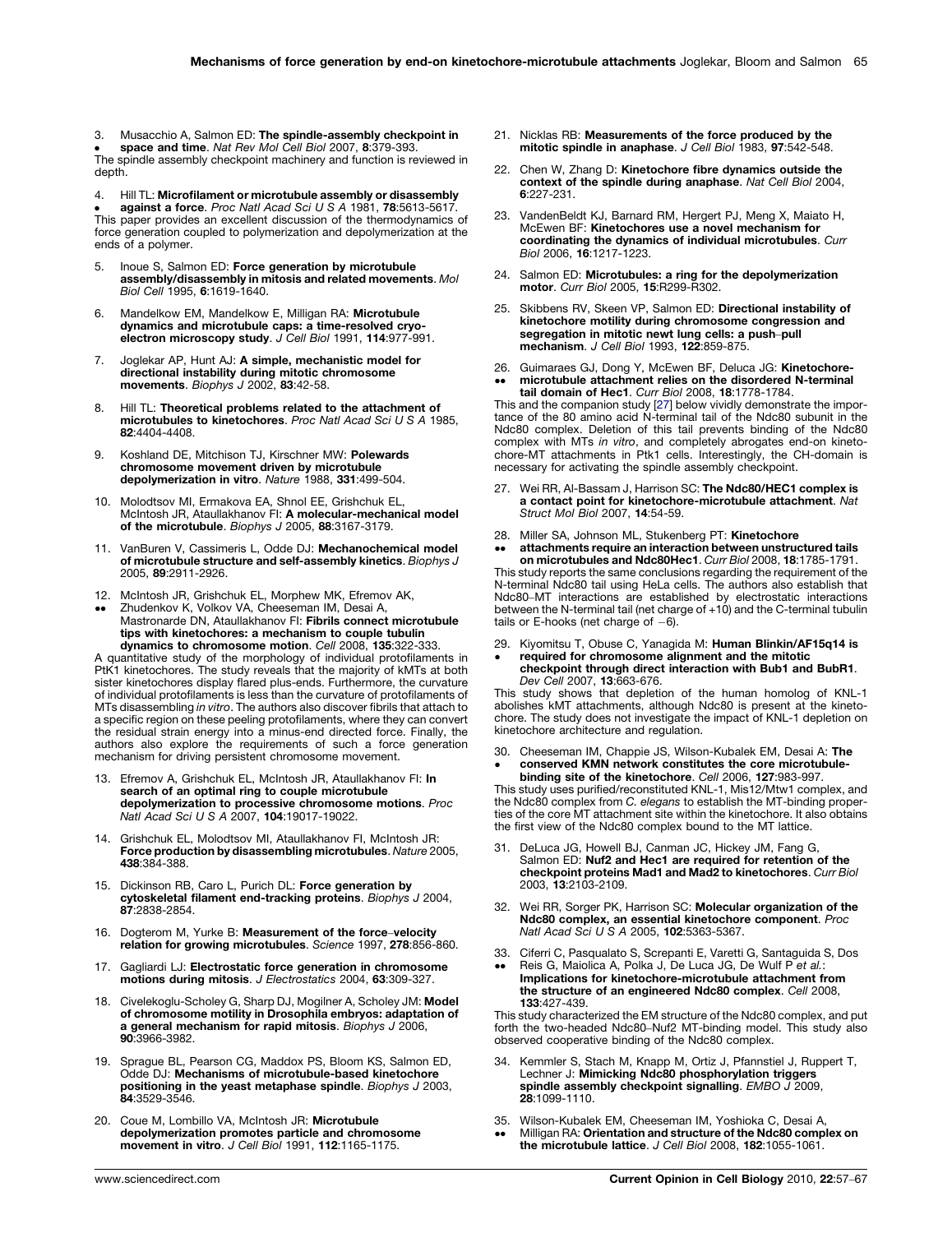<span id="page-9-0"></span>Through further EM analysis of the Ndc80 complex bound to the MT lattice, the authors proposed the toe-binding model for the Ndc80 complex wherein Ndc80 binds to either inter-dimer or intra-dimer interface along the lattice.

- 36. Wang HW, Long S, Ciferri C, Westermann S, Drubin D, Barnes G, Nogales E: Architecture and flexibility of the yeast Ndc80 kinetochore complex. J Mol Biol 2008, 383:894-903.
- 37. DeLuca JG, Gall WE, Ciferri C, Cimini D, Musacchio A, Salmon ED: Kinetochore microtubule dynamics and attachment stability are regulated by Hec1. Cell 2006, 127:969-982.
- 38.  $\bullet$ Joglekar AP, Bouck D, Finley K, Liu X, Wan Y, Berman J, He X,<br>Salmon ED, Bloom KS: **Molecular architecture of the** kinetochore-microtubule attachment site is conserved between point and regional centromeres. J Cell Biol 2008, 181:587-594.

This study demonstrates that the stoichiometry of core kinetochore proteins determined for budding yeast is also conserved in fission yeast (Schizosaccharomyces pombe) and in Candida albicans. Both these fungi possess chromosomes with regional centromeres, and in the case of fission yeast, there are 2–3 kMT attachments per kinetochore. The study also finds that the number of kinetochore proteins per kMT at these kinetochores is nearly identical to the numbers found at the budding yeast kinetochore.

- 39. Joglekar AP, Bouck DC, Molk JN, Bloom KS, Salmon ED: Molecular architecture of a kinetochore-microtubule attachment site. Nat Cell Biol 2006, 8:581-585.
- 40. Westermann S, Avila-Sakar A, Wang HW, Niederstrasser H, Wong J, Drubin DG, Nogales E, Barnes G: Formation of a dynamic kinetochore-microtubule interface through assembly of the Dam1 ring complex. Mol Cell 2005, 17:277-290.
- 41. Miranda JJ, De Wulf P, Sorger PK, Harrison SC: The yeast DASH **complex forms closed rings on microtubules**. *Nat Struct Mol*<br>*Biol 2*005, **12**:138-143.
- 42. Cheeseman IM, Enquist-Newman M, Muller-Reichert T, Drubin DG, Barnes G: Mitotic spindle integrity and kinetochore function linked by the Duo1p/Dam1p complex. J Cell Biol 2001, 152:197-212.
- 43. Wang HW, Ramey VH, Westermann S, Leschziner AE, Welburn JP, Nakajima Y, Drubin DG, Barnes G, Nogales E: Architecture of the Dam1 kinetochore ring complex and implications for microtubule-driven assembly and force-coupling mechanisms. Nat Struct Mol Biol 2007, 14:721-726.
- 44. Li Y, Bachant J, Alcasabas AA, Wang Y, Qin J, Elledge SJ: The mitotic spindle is required for loading of the DASH complex onto the kinetochore. Genes Dev 2002, 16:183-197.
- 45. Tanaka K, Kitamura E, Kitamura Y, Tanaka TU: Molecular mechanisms of microtubule-dependent kinetochore transport toward spindle poles. J Cell Biol 2007, 178:269-281.
- 46. Grishchuk EL, Spiridonov IS, Volkov VA, Efremov A,  $\bullet$ Westermann S, Drubin D, Barnes G, Ataullakhanov FI, McIntosh JR: Different assemblies of the DAM1 complex follow shortening microtubules by distinct mechanisms. Proc Natl Acad Sci U S A 2008, 105:6918-6923.

Using an innovative assay consisting of asymmetrically labeled microbe-ads and photobleaching experiments, the authors establish the presence of Dam1/DASH rings on MTs in their in vitro assay. The authors go on to measure the diffusion coefficient and force generation properties.

- 47. Shimogawa MM, Graczyk B, Gardner MK, Francis SE, White EA,<br>Ess M, Molk JN, Ruse C, Niessen S, Yates lii JR *et al*.: **Mps1** phosphorylation of Dam1 couples kinetochores to microtubule plus ends at metaphase. Curr Biol 2006, 16:1489-1501.
- 48. Cimini D: Detection and correction of merotelic kinetochore orientation by Aurora B and its partners. Cell Cycle 2007, 6:1558-1564.
- 49. Cheeseman IM, Anderson S, Jwa M, Green EM, Kang J, Yates JR 3rd, Chan CS, Drubin DG, Barnes G: Phospho-regulation of kinetochore-microtubule attachments by the Aurora kinase Ipl1p. Cell 2002, 111:163-172.
- 50.  $\bullet$  $\bullet$ Powers AF, Franck AD, Gestaut DR, Cooper J, Gracyzk B, Wei RR, Wordeman L, Davis TN, Asbury CL: The Ndc80 kinetochore

#### complex forms load-bearing attachments to dynamic microtubule tips via biased diffusion. Cell 2009, 136:865-875.

A single molecule study of the MT-binding properties of the Ndc80 complex. The authors demonstrate that as few as 14 Ndc80 molecules on the surface of a bead can track the plus-ends of depolymerizing MTs. Although single Ndc80 molecules do not remain at the plus-ends of depolymerizing MT, aggregates of Ndc80 complex molecules assembled through antibody binding do achieve persistent tracking, demonstrating the need for multiple interactions for generating movement coupled to MT depolymerization. The authors also find that the properties of the yeast and human Ndc80 complex are very similar.

- 51. Lombillo VA, Stewart RJ, McIntosh JR: Minus-end-directed motion of kinesin-coated microspheres driven by microtubule depolymerization. Nature 1995, 373:161-164.
- 52. Peskin CS, Oster GF: Force production by depolymerizing microtubules: load–velocity curves and run-pause statistics. Biophys J 1995, 69:2268-2276.
- 53. 53. Gestaut DR, Graczyk B, Cooper J, Widlund PO, Zelter A,<br>• Wordeman L, Asbury CL, Davis TN: **Phosphoregulation and**
- depolymerization-driven movement of the Dam1 complex do not require ring formation. Nat Cell Biol 2008, 10:407-414.

This in vitro study looks at the behavior of fluorescently labeled Dam1/ DASH complex at the plus-ends of disassembling MTs. The authors find that 1–4 Dam1/DASH molecules can track the plus-ends of depolymerizing MTs. The effect of Dam1/DASH complex phosphorylated by Ipl1 is also studied.

- 54. Asbury CL, Gestaut DR, Powers AF, Franck AD, Davis TN: The Dam1 kinetochore complex harnesses microtubule dynamics to produce force and movement. Proc Natl Acad Sci  $U \dot{\mathbf{S}} A 2006$ , 103:9873-9878.
- 55. Franck AD, Powers AF, Gestaut DR, Gonen T, Davis TN,
- -Asbury CL: Tension applied through the Dam1 complex promotes microtubule elongation providing a direct mechanism for length control in mitosis. Nat Cell Biol 2007, 9:832-837.

By exerting force on Dam1/DASH coated microbeads tracking disassembling plus-ends, the authors find that tension increases the rescue frequency and lowers catastrophe frequency for the MTs.

- 56. Gardner MK, Pearson CG, Sprague BL, Zarzar TR, Bloom K, Salmon ED, Odde DJ: Tension-dependent regulation of microtubule dynamics at kinetochores can explain metaphase congression in yeast. Mol Biol Cell 2005, 16:3764-3775.
- 57. Wan X, O'Quinn RP, Pierce HL, Joglekar AP, Gall WE, DeLuca JG,
- --Carroll CW, Liu ST, Yen TJ, McEwen BF et al.: Protein architecture of the human kinetochore microtubule attachment site. Cell 2009, 137:672-684.

The authors use two-color super-resolution microscopy on fixed HeLa cells stained with antibodies. The authors find that the projected length along the kMT axis of the Ndc80 complex is  $\sim$  10 nm smaller than the length determined in EM studies of reconstituted complex. By comparing kinetochore architecture in metaphase cells and cells treated with taxol, the authors discover that the KNL-1 and Ndc80 complex show different movements with respect to each other. This observation suggests the presence of two 'arms' within the MT attachment site that can move relative to each other in response to tension.

#### 58.  $\bullet$ Joglekar AP, Bloom K, Salmon ED: In vivo protein architecture of the eukaryotic kinetochore with nanometer scale accuracy.

Curr Biol 2009, 19:694-699. This paper establishes the protein architecture of the budding yeast kinetochore in metaphase and anaphase using live cell super-resolution microscopy of fluorescently labeled kinetochore proteins. Of interest to this review are the more or less parallel orientation of the Ndc80 complex to the kMT axis and the location of the Dam1/DASH complex 10 nm behind the MT-binding head domains of the Ndc80 complex. The length of the Ndc80 complex in anaphase also suggests that its front section probably bends at the hinge region.

- 59. Kerres A, Jakopec V, Fleig U: The conserved Spc7 protein is required for spindle integrity and links kinetochore complexes in fission yeast. Mol Biol Cell 2007, 18:2441-2454.
- 60. Manning AL, Ganem NJ, Bakhoum SF, Wagenbach M, Wordeman L, Compton DA: The kinesin-13 proteins Kif2a, Kif2b, and Kif2c/MCAK have distinct roles during mitosis in human cells. Mol Biol Cell 2007, 18:2970-2979.